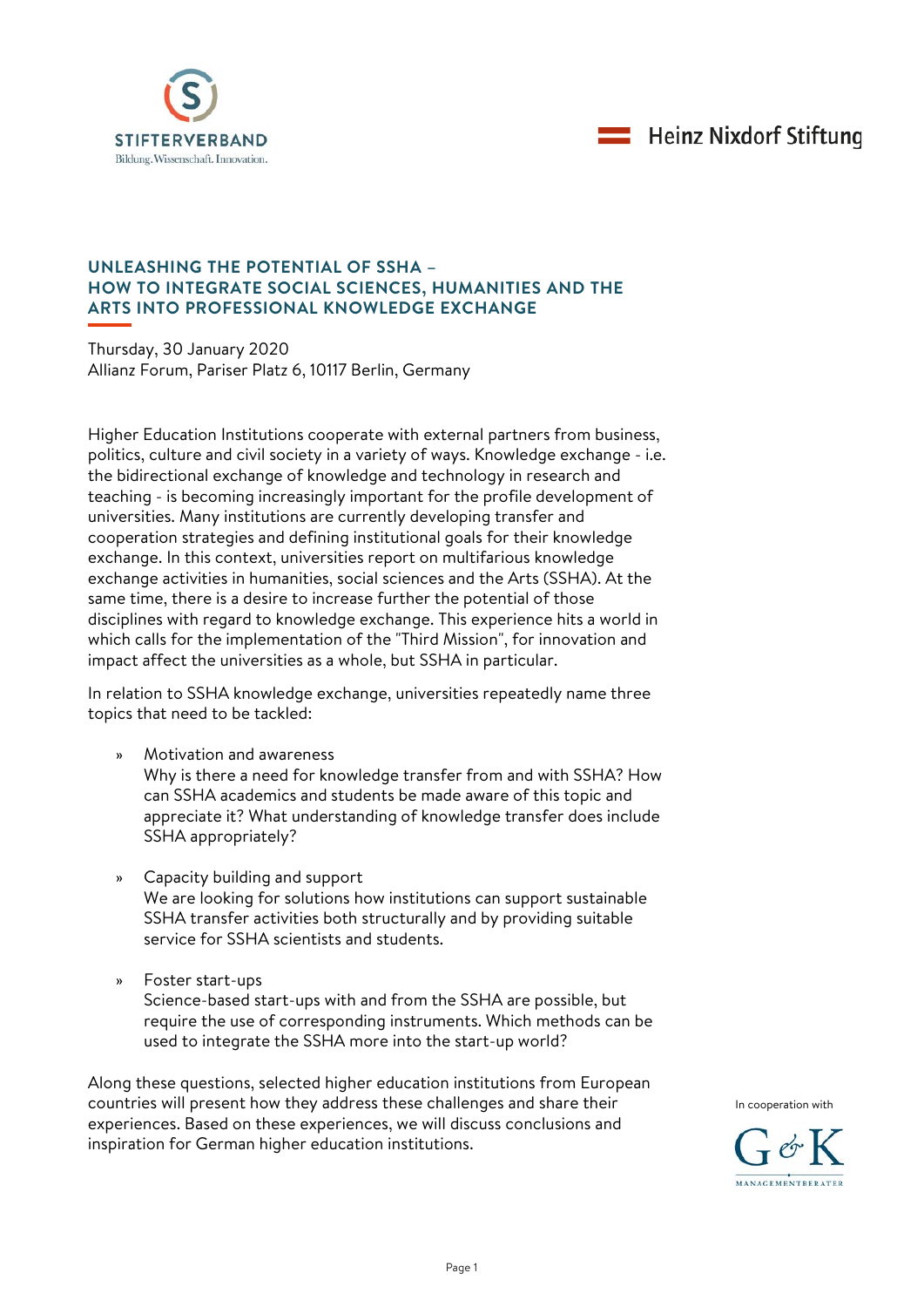



The workshop wants to encourage, inspire and stimulate university representatives - vice-presidents, deans and transfer officers - who want to professionalise knowledge exchange from the SSHA.

# **PROGRAMME**

- 10.00 **Registration and coffee**
- 10.30 **WELCOME Andrea Frank,** *Stifterverband, Berlin, Germany*

#### 10.40 I**NTRODUCTION Dr. Christoph Köller,** *Managing Director G&K, Huerth, Germany*

## 10.55 **MOTIVATION AND AWARENESS**

The path from awareness to appreciation – how to integrate transfer into SSHA- academics value system **Prof. W. Nicol Keith,** *Director of Impact, Institute of Cancer Sciences, University of Glasgow, Scotland*

# 11.25 **SUPPORT AND SERVICES**

Knowledge exchange needs a home – the Long Room Hub as a space for "research, enable, transform" **Dr. Doireann Wallace,** *SHAPE-ID Project Manager of the Trinity Long Room Hub, Trinity College Dublin, Ireland*

## 11.55 **CAPACITY BUILDING**

Enabling SSHA students and academics – the supporting role of the institution

**Assistant Professor Jonneke Bekkenkamp,** *Director of the Humanities Lab AVS, University of Amsterdam, The Netherlands*

12.25 **Lunch break**

## 13.25 **IMPACT CAFÉ SESSION**

Based on the input given by the speakers, attendees will share their perspectives on the topics mentioned above. Issues but also ideas for solutions will be revealed by using a world caféapproach.